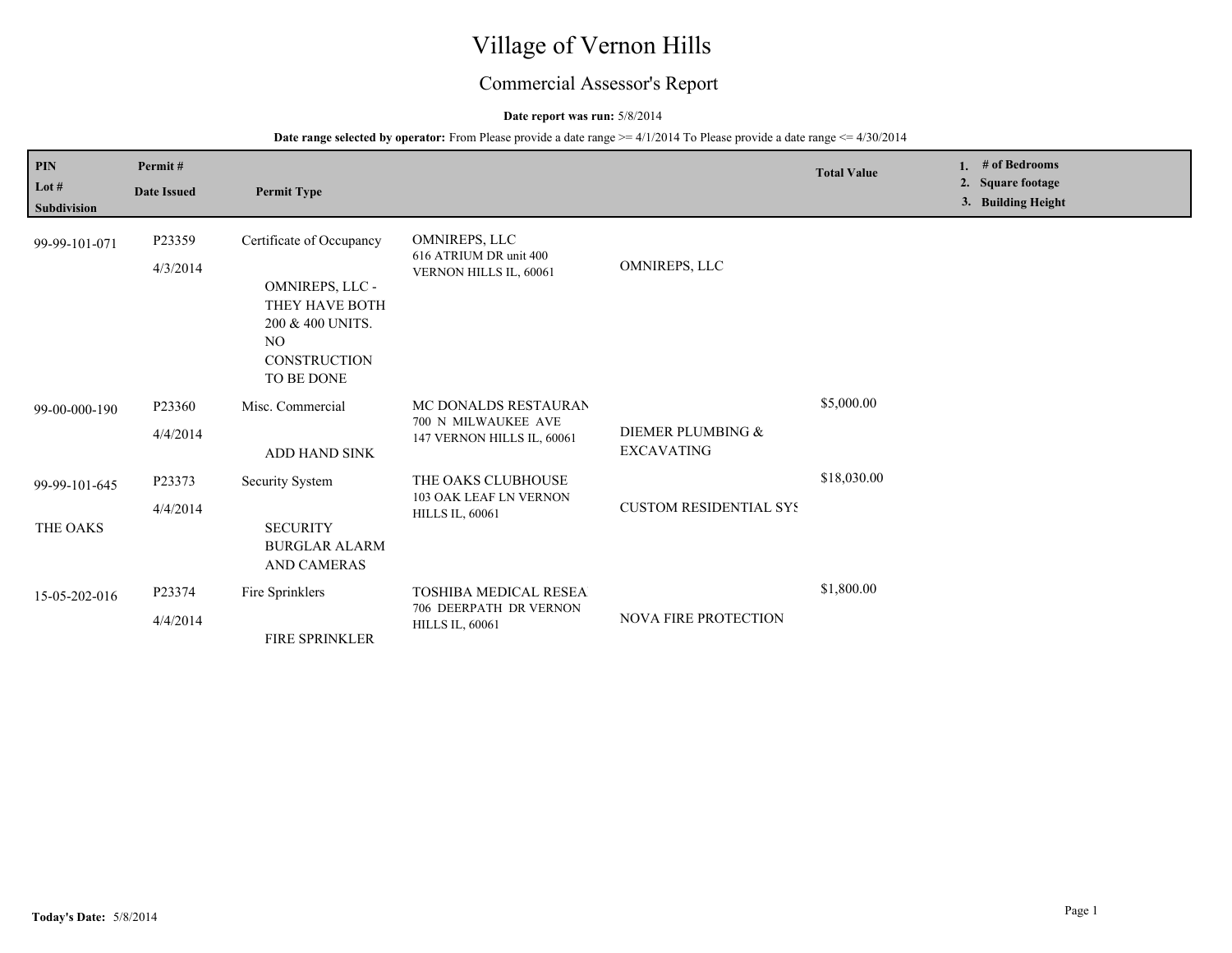#### **Date range selected by operator:** From Please provide a date range  $\geq$ =4/1/2014 To Please provide a date range  $\leq$ =4/30/2014

| <b>PIN</b><br>Lot $#$<br>Subdivision | Permit#<br><b>Date Issued</b> | <b>Permit Type</b>                                                                                                                                                                                                                                                              |                                                                             |                               | <b>Total Value</b> |    | 1. # of Bedrooms<br>2. Square footage<br>3. Building Height |
|--------------------------------------|-------------------------------|---------------------------------------------------------------------------------------------------------------------------------------------------------------------------------------------------------------------------------------------------------------------------------|-----------------------------------------------------------------------------|-------------------------------|--------------------|----|-------------------------------------------------------------|
| 11-32-100-015                        | P23377<br>4/7/2014            | Site Work<br><b>SITE</b><br><b>IMPROVEMENTS</b><br><b>INCLUDING</b><br><b>INSTALLATION OF</b><br>WHEEL STOPS,<br>PARKING LOT<br>STRIPING,<br>GRADING,<br>LANDSCAPING<br><b>AND</b><br><b>INSTALLATION OF</b><br><b>DIRECTIONAL</b><br>AND TRAFFIC<br><b>CONTROL</b><br>SIGNAGE. | TR & P TERMINAL<br>1230 N BUTTERFIELD RD<br>VERNON HILLS IL, 60061          | PRD ASSOCIATES, INC           |                    |    |                                                             |
| 99-00-000-218                        | P23387<br>4/9/2014            | Certificate of Occupancy<br>CERT OF<br><b>OCCUPANCY</b>                                                                                                                                                                                                                         | NIRVANA WINE & GRILLEI<br>701 N MILWAUKEE AVE<br>280 VERNON HILLS IL, 60061 | DANIEL CALDWELL               |                    |    |                                                             |
| 99-99-100-394                        | P23389<br>4/9/2014            | Certificate of Occupancy<br><b>CERTIF OF</b><br><b>OCCUPANCY -</b><br><b>TOY CORNER</b>                                                                                                                                                                                         | <b>TOY CORNER</b><br>1070 HAWTHORN CENTER<br>VERNON HILLS IL, 60061         |                               |                    |    |                                                             |
| 99-99-992-447                        | P23391<br>4/10/2014           | Sign<br><b>GROUND REAL</b><br><b>ESTATE SIGN</b>                                                                                                                                                                                                                                | NAI HIFFMAN COMMERCIA<br>220 N FAIRWAY DR<br>VERNON HILLS IL, 60061         | <b>CNC GRAPHICS</b>           | \$560.00           |    | 2.32.00<br>3.4.00                                           |
| 99-00-000-190                        | P23392<br>4/10/2014           | Sign<br><b>MONUMENT SIGN</b><br>REFACE:<br><b>MCDONALD'S</b>                                                                                                                                                                                                                    | <b>MCDONALD'S</b><br>700 N MILWAUKEE AVE<br>147 VERNON HILLS IL, 60061      | <b>INTEGRITY SIGN COMPANY</b> | \$1,400.00         | 2. | 10.30<br>$3. \quad 36.00$                                   |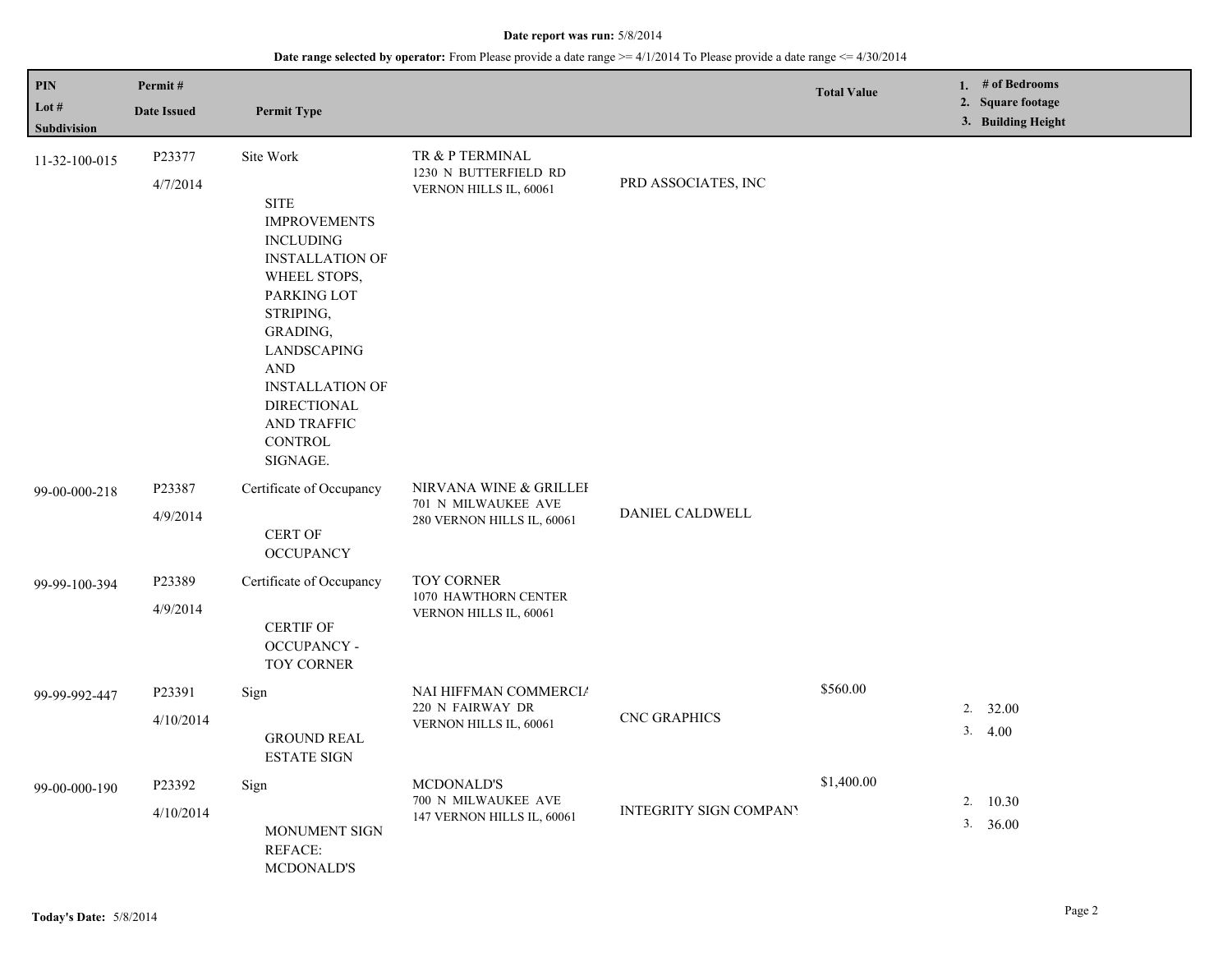## **Date range selected by operator:** From Please provide a date range >= 4/1/2014 To Please provide a date range <= 4/30/2014

| PIN<br>Lot #       | Permit#<br><b>Date Issued</b>               | <b>Permit Type</b>                                           |                                                                              |                                         | <b>Total Value</b> | 1. # of Bedrooms<br>2. Square footage |
|--------------------|---------------------------------------------|--------------------------------------------------------------|------------------------------------------------------------------------------|-----------------------------------------|--------------------|---------------------------------------|
| <b>Subdivision</b> |                                             |                                                              |                                                                              |                                         |                    | 3. Building Height                    |
| 99-00-000-190      | P23398                                      | Parking Lot                                                  | MCDONALD'S<br>700 N MILWAUKEE AVE                                            | <b>RABINE PAVING</b>                    | \$9,825.00         |                                       |
|                    | 4/10/2014                                   | PARKING LOT<br><b>MAINTENANCE</b>                            | 147 VERNON HILLS IL, 60061                                                   |                                         |                    |                                       |
| 99-99-992-120      | P23399                                      | Certificate of Occupancy                                     | <b>ENVIO'S EXPRESS</b><br>205 N BUTTERFIELD RD<br>VERNON HILLS IL, 60061     | <b>EVODIA QUEBRADO</b>                  |                    |                                       |
|                    | 4/10/2014                                   | <b>CERTIFICATE OF</b><br><b>OCCUPANCY</b>                    |                                                                              |                                         |                    |                                       |
| 99-99-994-372      | P23400                                      | Misc. Electrical                                             | <b>SMASHBURGER</b><br>426 HAWTHORN CENTER<br>VERNON HILLS IL, 60061          | MUZAK LIMITED PARTNER                   | \$950.00           |                                       |
|                    | 4/10/2014                                   | <b>SOUND</b>                                                 |                                                                              |                                         |                    |                                       |
| 15-05-202-016      | P23413                                      | Misc. Commercial                                             | <b>TOSHIBA MEDICAL RESEA</b><br>706 DEERPATH DR VERNON                       | ALLEGIANCE CONSTRUCTI<br><b>GROUP</b>   | \$20,000.00        |                                       |
|                    | 4/14/2014                                   | DEMO OF PARTIAL<br><b>HEIGHT OFFICE</b><br><b>PARTITIONS</b> | <b>HILLS IL, 60061</b>                                                       |                                         |                    |                                       |
| 99-99-991-724      | P23417                                      | HVAC - Combination                                           | <b>FUJI AMERICA</b><br>171 CORPORATE WOODS<br>PKWY VERNON HILLS IL,<br>60061 | NORTH TOWN MECHANICA<br><b>SERVICES</b> | \$160,000.00       |                                       |
|                    | 4/15/2014                                   | ROOFTOP HVAC                                                 |                                                                              |                                         |                    |                                       |
| 99-99-100-487      | P23422                                      | Certificate of Occupancy                                     | EXCELLENT SIDING AND V<br>2075 HAWTHORN CENTER<br>VERNON HILLS IL, 60061     |                                         |                    |                                       |
|                    | 4/16/2014                                   | <b>CO: EXCELLENT</b><br>SIDING $&$<br><b>WINDOWS</b>         |                                                                              |                                         |                    |                                       |
| 99-99-990-759      | P23423                                      | Certificate of Occupancy                                     | <b>PEGASUS</b><br>113 HAWTHORN CENTER                                        |                                         |                    |                                       |
|                    | 4/16/2014                                   | <b>CO: PEGASUS</b>                                           | VERNON HILLS IL, 60061                                                       |                                         |                    |                                       |
| 15-04-202-105      | P23424                                      | Commercial Alteration                                        | <b>TETRA PAK</b><br>600 E BUNKER CT VERNON                                   |                                         | \$140,000.00       |                                       |
|                    | 4/17/2014<br>COMERCIAL<br><b>ALTERATION</b> | <b>HILLS IL, 60061</b>                                       | FOREFRONT PROPERTIES                                                         |                                         |                    |                                       |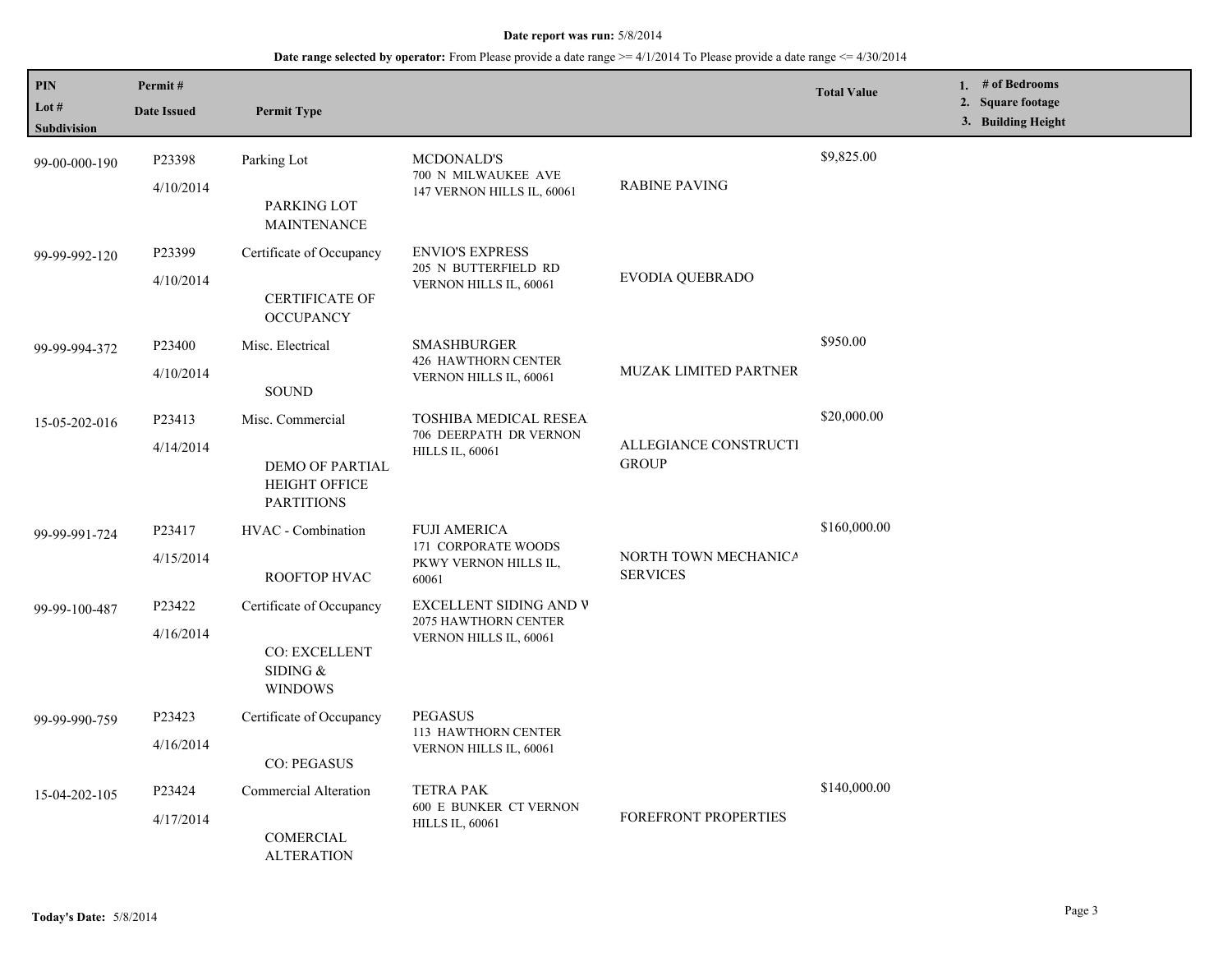## **Date range selected by operator:** From Please provide a date range >= 4/1/2014 To Please provide a date range <= 4/30/2014

| <b>PIN</b>           | Permit#                                                                        |                                                                               |                                                                                  |                             | <b>Total Value</b> | 1. $#$ of Bedrooms<br>2. Square footage |
|----------------------|--------------------------------------------------------------------------------|-------------------------------------------------------------------------------|----------------------------------------------------------------------------------|-----------------------------|--------------------|-----------------------------------------|
| Lot #<br>Subdivision | <b>Date Issued</b>                                                             | <b>Permit Type</b>                                                            |                                                                                  |                             |                    | 3. Building Height                      |
| 99-99-994-264        | P23430                                                                         | <b>Commercial Alteration</b>                                                  | DRY GOODS                                                                        |                             | \$650,000.00       |                                         |
|                      | 4/17/2014                                                                      | <b>INTERIOR</b><br>REMODEL: DRY<br><b>GOODS</b>                               | <b>412 HAWTHORN CENTER</b><br>VERNON HILLS IL, 60061                             | <b>SHIVE HATTERY</b>        |                    |                                         |
| 99-99-101-265        | P23435                                                                         | Misc. Commercial                                                              | <b>MD WHITENING</b><br>9006 HAWTHORN CENTER<br>VERNON HILLS IL, 60061            | <b>MD WHITENING</b>         | \$10,000.00        |                                         |
|                      | 4/18/2014                                                                      | <b>CUSTOM KIOSK</b>                                                           |                                                                                  |                             |                    |                                         |
| 99-99-994-585        | P23437                                                                         | Sign                                                                          |                                                                                  |                             | \$200.00           |                                         |
|                      | 4/21/2014                                                                      | <b>DIRECTIONAL</b><br><b>GROUND SIGN</b><br><b>FOR POETS</b><br><b>CORNER</b> | 490 GREENLEAF DR<br>VERNON HILLS IL, 60061                                       | JACOBS HOMES, LLC           |                    | 3. 5.00                                 |
| 99-99-994-264        | P23438                                                                         | Fire Alarm                                                                    | DRY GOODS<br><b>412 HAWTHORN CENTER</b><br>VERNON HILLS IL, 60061                | ESSCOE, LLC                 | \$3,500.00         |                                         |
|                      | 4/21/2014                                                                      | <b>FIRE ALARM</b>                                                             |                                                                                  |                             |                    |                                         |
| 15-09-401-073        | P23442                                                                         | Voice/Data                                                                    | <b>280 CORPORATE WOODS</b><br>PKWY VERNON HILLS IL,<br>60061                     | <b>LAFORCE HARDWARE</b>     | \$9,977.00         |                                         |
|                      | 4/23/2014                                                                      | <b>VOICE AND DATE</b><br>ETHERNET LINE                                        |                                                                                  |                             |                    |                                         |
| 99-99-101-244        | P23443                                                                         | Commercial Alteration                                                         | <b>COMPANION ANIMAL HOS</b><br>1101 MILWAUKEE unit 102<br>VERNON HILLS IL, 60061 | <b>RWE MANAGEMENT CO</b>    | \$85,000.00        |                                         |
|                      | 4/23/2014<br>BUILDOUT:<br><b>COMPANION</b><br><b>ANIMAL</b><br><b>HOSPITAL</b> |                                                                               |                                                                                  |                             |                    |                                         |
| 99-99-994-372        | P23444                                                                         | Mechanical Hood                                                               | <b>SMASHBURGER</b><br><b>426 HAWTHORN CENTER</b>                                 | \$15,000.00<br>ML GROUP INC |                    |                                         |
|                      | 4/23/2014                                                                      | MECHANICAL<br>HOOD                                                            | VERNON HILLS IL, 60061                                                           |                             |                    |                                         |